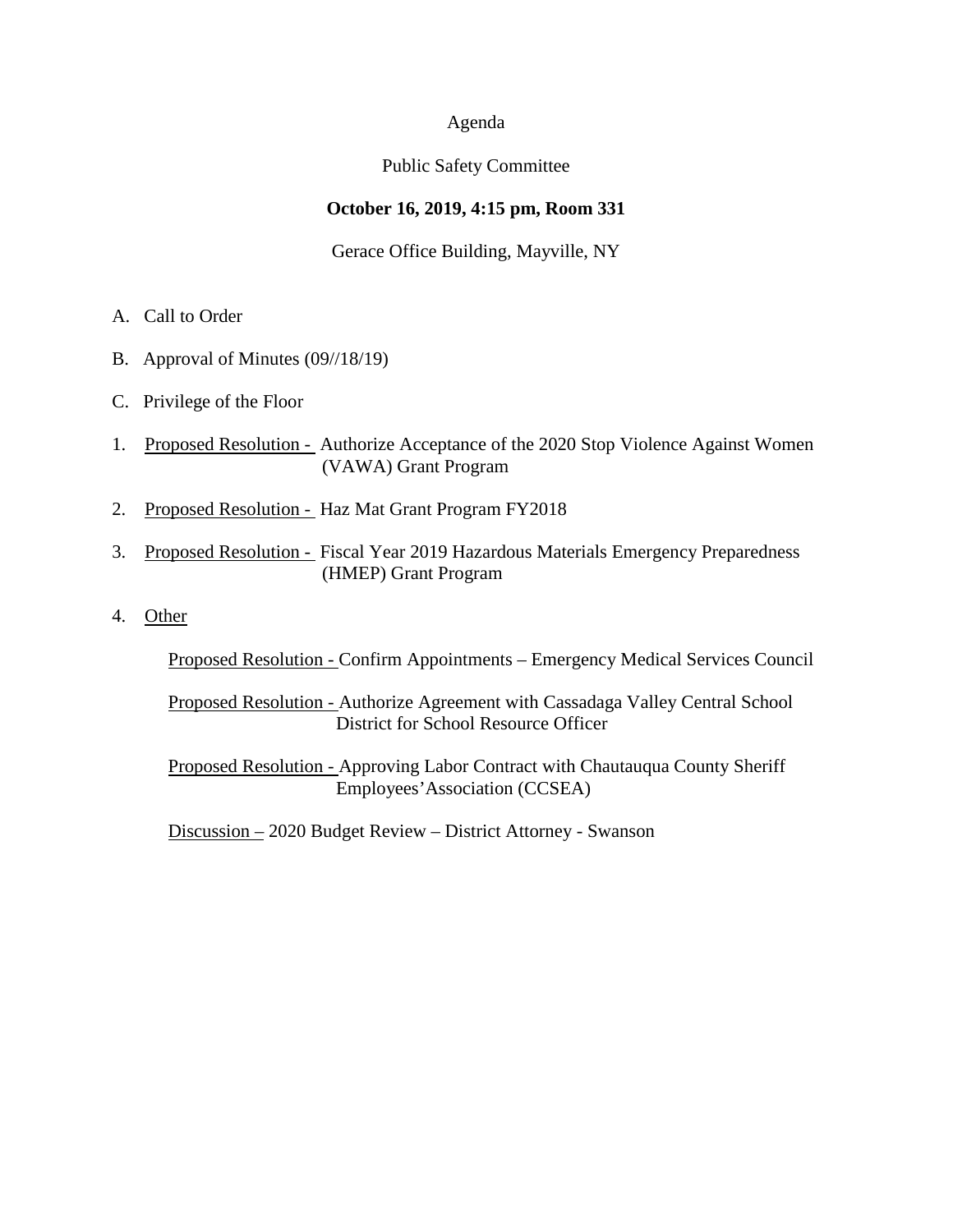#### **CHAUTAUQUA COUNTY RESOLUTION NO.\_\_\_\_\_\_\_\_\_\_\_\_\_**

**TITLE:** Authorize Acceptance of the 2020 Stop Violence Against Women (VAWA) Grant Program

**BY:** Public Safety and Audit & Control Committees:

**AT THE REQUEST OF:** County Executive George M. Borrello:

WHEREAS, the Offices of the District Attorney and Sheriff have been awarded a grant in the amount of \$66,750 from the New York State Division of Criminal Justice Services 2019 Stop Violence Against Women (VAWA) Grant Program to be used from the period of January 1, 2020 to December 31, 2020; and

WHEREAS, the local match requirement will be provided by third party and in-kind services; and

WHEREAS, such funds are to be utilized for an Assistant District Attorney designated as a Special Victim's Prosecutor, a part-time Deputy Sheriff, and a Spanish Interpreter/Victim Advocate/Cultural Liaison; and

WHEREAS, these funds are included in the proposed 2020 Budget so no budget amendments are necessary; therefore be it hereby

RESOLVED, That the County Executive is hereby authorized and empowered to execute a grant agreement with the New York State Division of Criminal Justice Services (DCJS) to accept a Stop Violence Against Women (VAWA) grant.

# **\_\_\_\_\_\_\_\_\_\_\_\_\_APPROVED \_\_\_\_\_\_\_\_\_\_\_\_\_VETOES (VETO MESSAGE ATTACHED)**

**County Executive Date**

\_\_\_\_\_\_\_\_\_\_\_\_\_\_\_\_\_\_\_\_\_\_\_\_\_\_\_\_\_\_\_\_\_\_ \_\_\_\_\_\_\_\_\_\_\_\_\_\_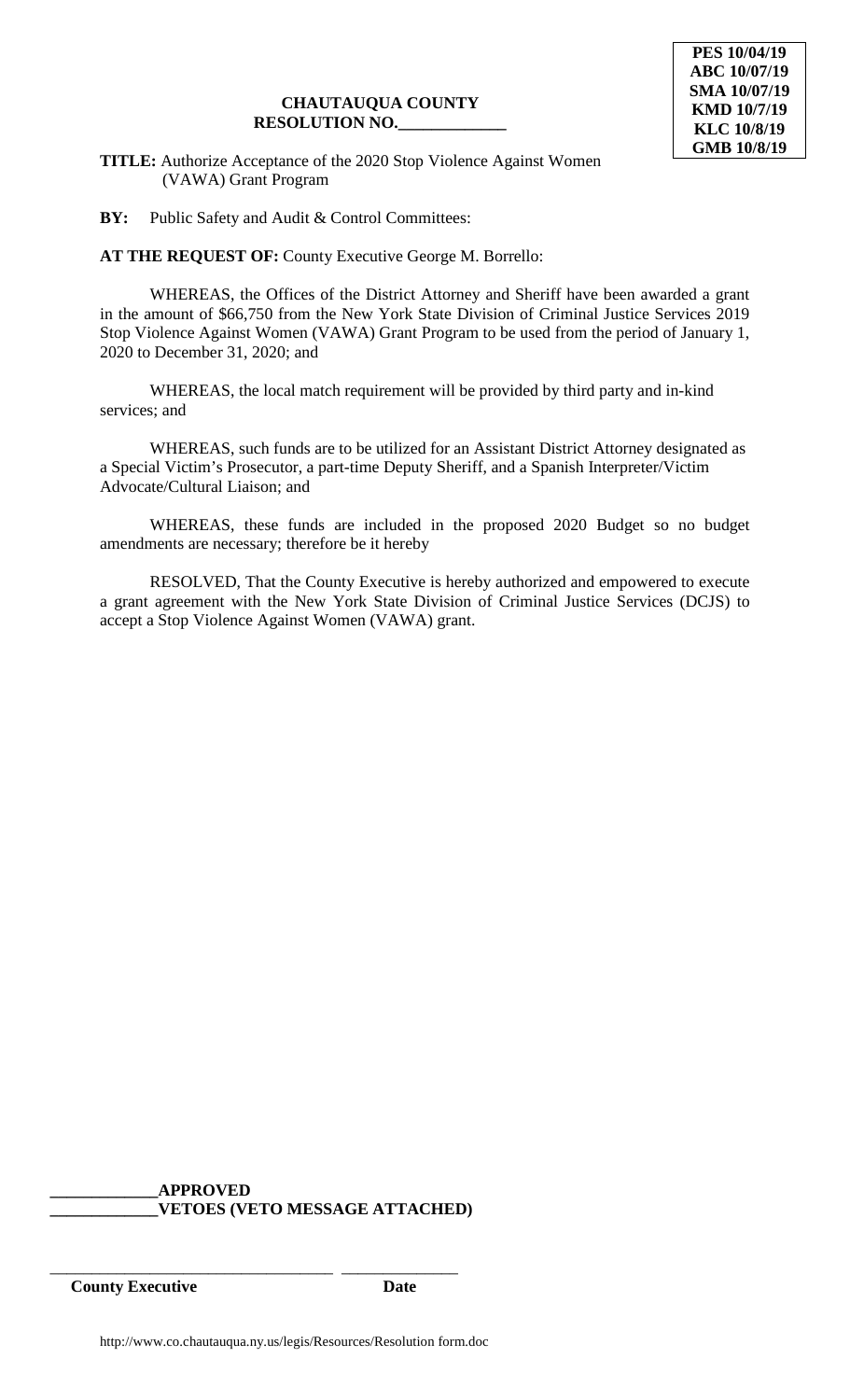# **CHAUTAUQUA COUNTY RESOLUTION NO.\_\_\_\_\_\_\_\_\_\_**

**TITLE:** HazMat Grant Program FY2018

**BY:** Public Safety and Audit & Control Committees:

**AT THE REQUEST OF:** County Executive George M. Borrello:

WHEREAS, Chautauqua County, through the Office of Emergency Services, was awarded \$94,000 under the federal Hazardous Materials ("HazMat") Grant Program; and

WHEREAS, the grant is intended to provide funds for local emergency response teams that provide HazMat services through equipment, training, exercise and planning projects; and

WHEREAS, the grant period runs from October 1, 2019 through August 31, 2021, and as may be extended; and

WHEREAS, upon acceptance of application and execution of the contract, funds will be allocated as necessary to the proper accounts in subsequent resolutions once the County is ready to expend them; now therefore be it

RESOLVED, That the County Executive is hereby authorized to execute all necessary agreements to accept the award and subsequent changes to work plans if necessary.

### **\_\_\_\_\_\_\_\_\_\_\_\_\_APPROVED \_\_\_\_\_\_\_\_\_\_\_\_\_VETOES (VETO MESSAGE ATTACHED)**

\_\_\_\_\_\_\_\_\_\_\_\_\_\_\_\_\_\_\_\_\_\_\_\_\_\_\_\_\_\_\_\_\_\_ \_\_\_\_\_\_\_\_\_\_\_\_\_\_

**County Executive Date**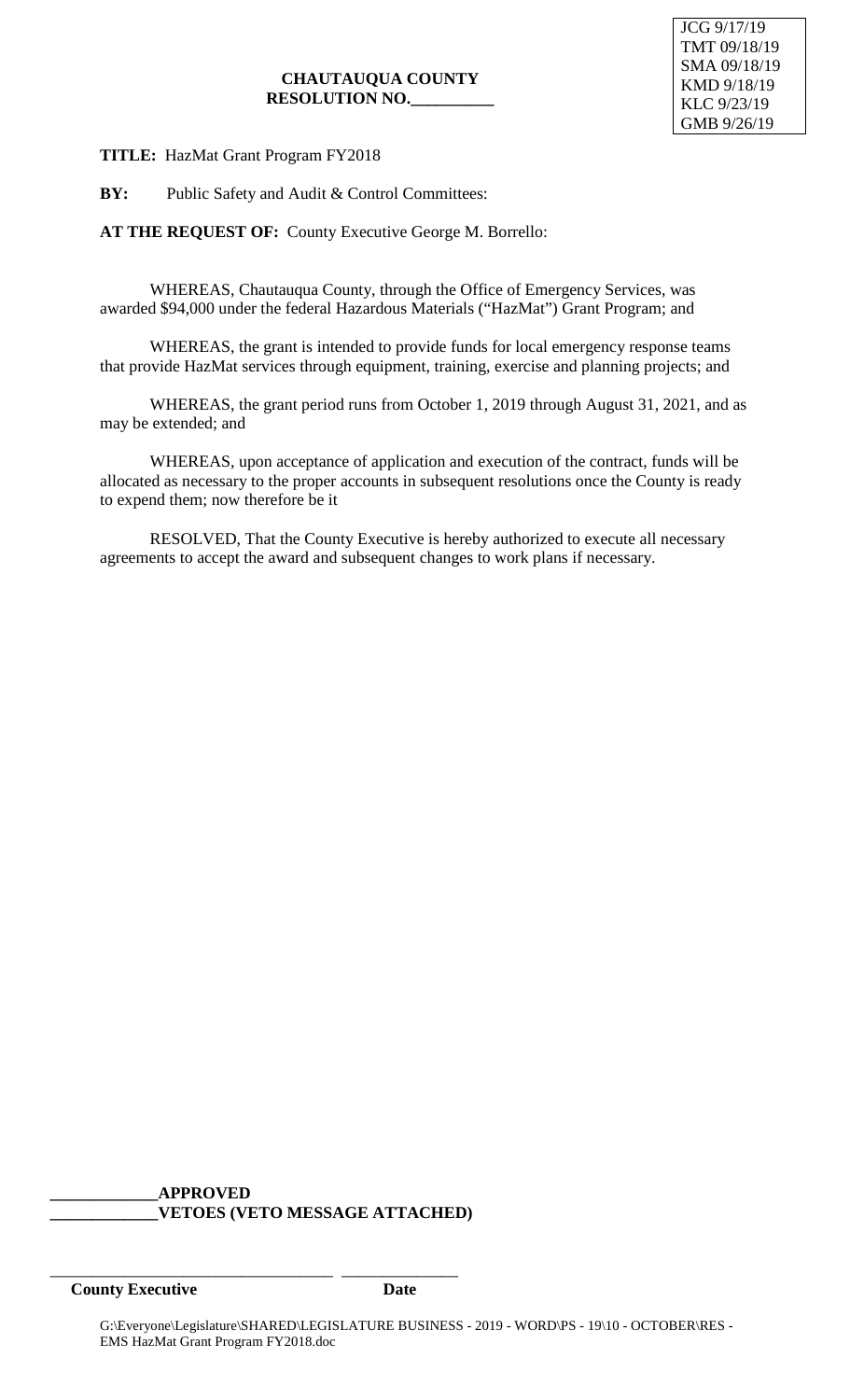## **CHAUTAUQUA COUNTY RESOLUTION NO.\_\_\_\_\_**



**TITLE:** Fiscal Year 2019 Hazardous Materials Emergency Preparedness (HMEP) Grant Program

**BY:** Public Safety and Audit & Control Committees:

**AT THE REQUEST OF:** County Executive George M. Borrello:

WHEREAS, Chautauqua County and its regional partnership were awarded funds of \$15,516.00 under the FY 2019 Hazardous Material Emergency Preparedness (HMEP) Grant Program, funded by the U.S. Department of Transportation, Pipeline and Hazardous Materials Safety Administration (PHMSA) and administered by the NYS Division of Homeland Security and Emergency Services (DHSES); and

WHEREAS, the HMEP planning grants are used to develop, improve, and implement emergency plans; determine flow patterns of hazardous materials within a state and between states; and determine the need within a state for regional hazardous materials emergency response teams; and

WHEREAS, the grant period runs from October 1, 2019 through September 30, 2020, and as may be extended; therefore be it

RESOLVED, That the County Executive is hereby authorized to execute all necessary agreements to accept the award and subsequent changes to work plans if necessary.

### **\_\_\_\_\_\_\_\_\_\_\_\_\_APPROVED \_\_\_\_\_\_\_\_\_\_\_\_\_VETOES (VETO MESSAGE ATTACHED)**

\_\_\_\_\_\_\_\_\_\_\_\_\_\_\_\_\_\_\_\_\_\_\_\_\_\_\_\_\_\_\_\_\_\_ \_\_\_\_\_\_\_\_\_\_\_\_\_\_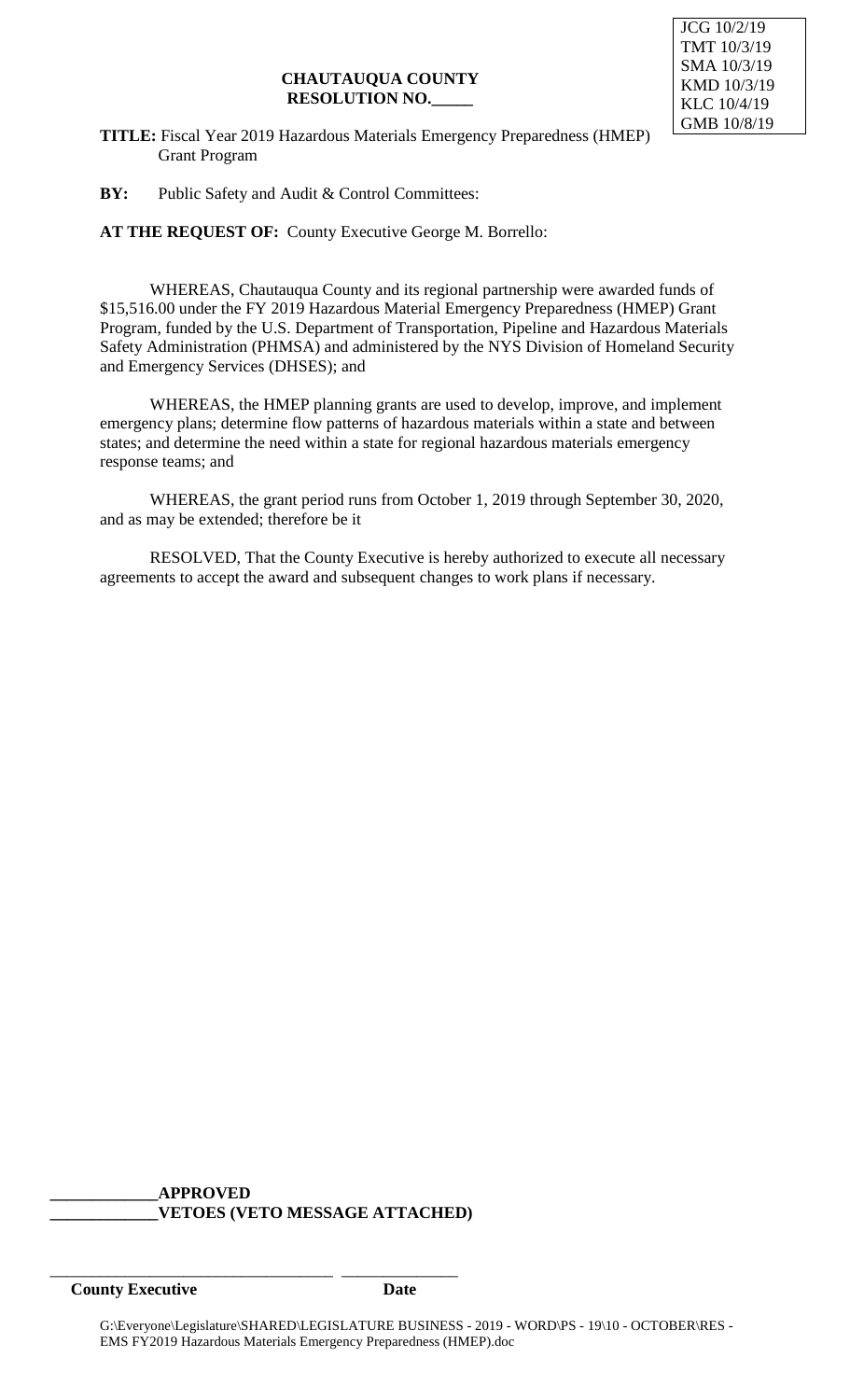#### **CHAUTAUQUA COUNTY RESOLUTION NO.\_\_\_\_\_\_\_\_\_\_\_\_\_**

**TITLE:** Confirm Appointments – Emergency Medical Services Council

**BY:** Public Safety Committee:

**AT THE REQUEST OF:** County Executive George M. Borrello:

WHEREAS, George M. Borrello, County Executive, has submitted the following appointments for action by the Chautauqua County Legislature, therefore be it

RESOLVED, That the Chautauqua County Legislature does hereby confirm the following appointments to the Chautauqua County Emergency Medical Services Council.

David Thomas 6 Park Lane Jamestown, NY 14701 Term Expires: 12/31/21 Replacing Phillip Wilson

Priscilla Banes 31 Park Street Jamestown, NY 14701 Term Expires: 12/31/19 Replacing Emilia Lindquist-Hartley

Amy Romanik 12600A Alleghany Road Silver Creek, NY 14136 Term Expires: 12/31/20 Brooks/TLC Rep.

Paul Miller 3875 Williams Street Dunkirk, NY 14048 Term Expires 12/31/20 Replacing Matt Stafford

Sharoyn Ruby 31 W. Summit Street Lakewood, NY 14750 Term Expires: 12/31/19 Replacing Michael Volpe

**\_\_\_\_\_\_\_\_\_\_\_\_\_APPROVED \_\_\_\_\_\_\_\_\_\_\_\_\_VETOES (VETO MESSAGE ATTACHED)**

\_\_\_\_\_\_\_\_\_\_\_\_\_\_\_\_\_\_\_\_\_\_\_\_\_\_\_\_\_\_\_\_\_\_ \_\_\_\_\_\_\_\_\_\_\_\_\_\_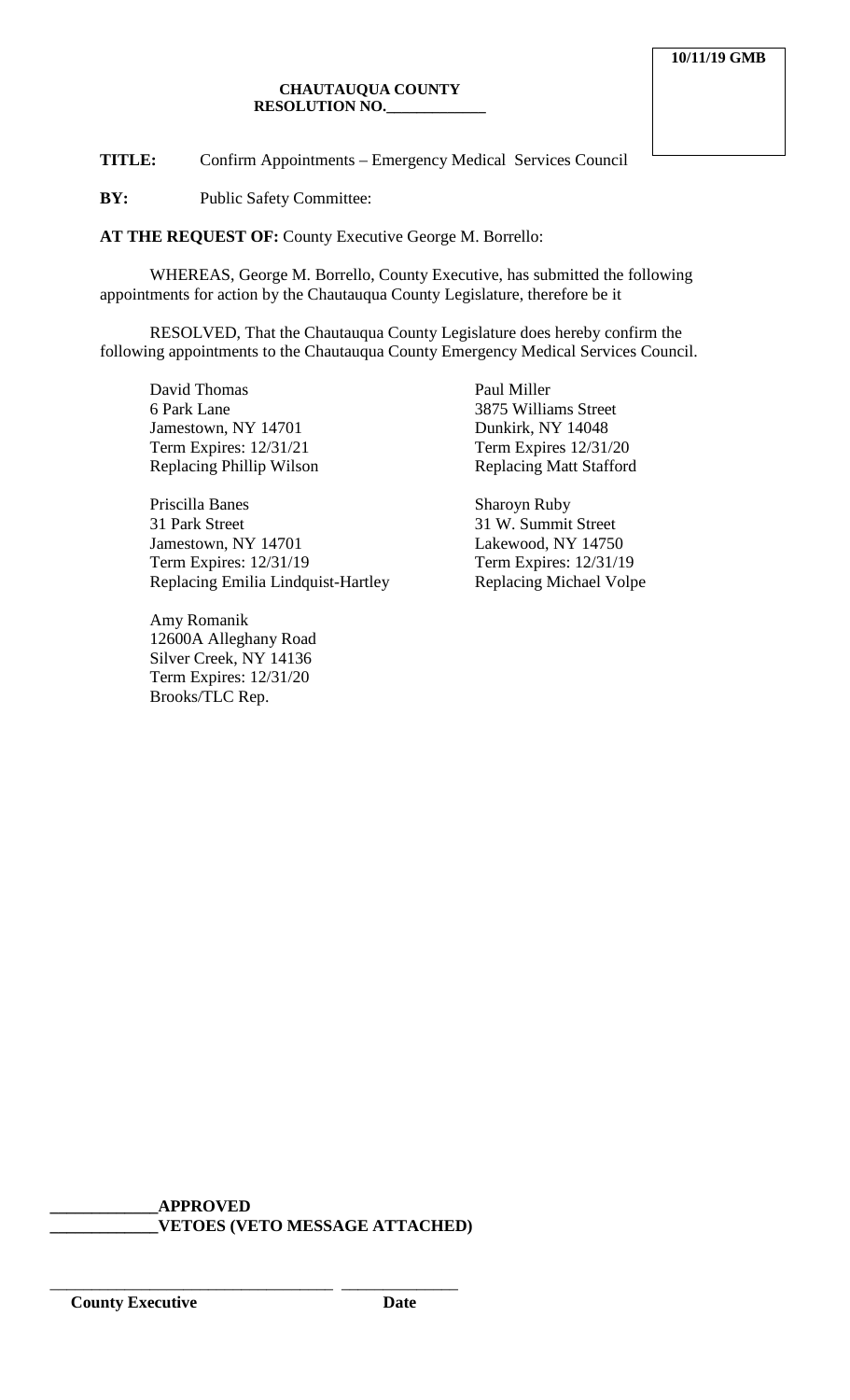### **CHAUTAUQUA COUNTY RESOLUTION NO. \_\_\_\_\_\_\_\_\_**

**TITLE:** Authorize Agreement with Cassadaga Valley Central School District for School Resource Officer

JBQ 10/10/19 TMT 10/10/19 KMD 10/11/19 SMA 10/11/19 KLC 10/11/19 GMB 10/11/19

**BY:** Public Safety and Audit & Control Committees:

**AT THE REQUEST OF:** County Executive George M. Borrello:

WHEREAS, the Cassadaga Valley Central School District has requested the Chautauqua County Office of the Sheriff provide a School Resource Officer during the term of November 1, 2019 through August 31, 2020; and

WHEREAS, the Chautauqua County Office of the Sheriff has negotiated a tentative agreement with Cassadaga Valley Central School District to provide a certified School Resource Officer for the 2019-2020 school year at a total cost of \$64,630; and

WHEREAS, this is a new contract and is not included in the 2019 Budget but is included in the 2020 Budget; now therefore be it

RESOLVED, That the County Executive is hereby authorized and empowered to execute an agreement with Cassadaga Valley Central School District for the purpose of providing a School Resource Officer for the 2019-2020 school year as set forth above; and be it further

RESOLVED, That the Director of Finance is hereby authorized and directed to make the following changes to the 2019 budget:

|               | <b>INCREASE APPROPRIATION ACCOUNTS:</b> |          |
|---------------|-----------------------------------------|----------|
| A.3110.----.1 | Personal Services – Sheriff             | \$9,669  |
| $A.3110$ 8    | Employee Benefits – Sheriff             | \$3,257  |
|               | Total                                   | \$12,926 |
|               |                                         |          |

INCREASE REVENUE ACCOUNT:

A.3110.----.R226.0000 Shared Services – Chrgs: Oth Gov-Pub Safety \$12,926

**\_\_\_\_\_\_\_\_\_\_\_\_\_APPROVED**

**\_\_\_\_\_\_\_\_\_\_\_\_\_\_\_\_\_\_\_\_\_\_\_\_\_\_\_\_\_\_\_\_\_\_\_\_ \_\_\_\_\_\_\_\_\_\_\_\_\_**

**\_\_\_\_\_\_\_\_\_\_\_\_\_VETOES (VETO MESSAGE ATTACHED)**